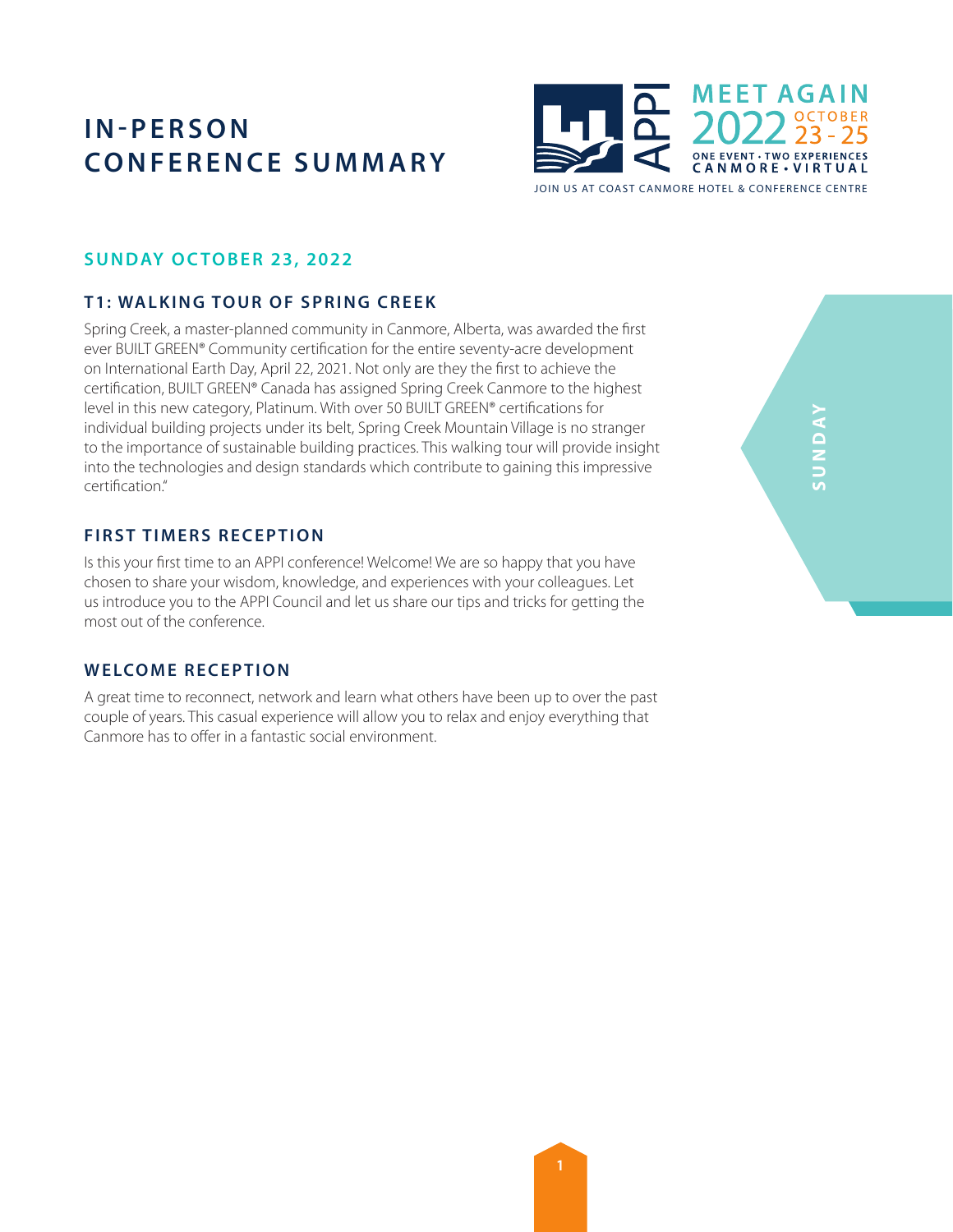

## **MONDAY OC TOBER 24, 2022**

## **OPENING REMARKS K1: KEYNOTE THE HUMAN SIDE OF UNCONSCIOUS BIAS**

We all make quick assessments of others without even realizing it. We are not born with bias. Biases are formed by past situations, experiences, background and culture. Unconscious biases typically exist towards gender, race, religion, sexual orientation, age, disability (both physical and mental), and weight. Most of us will say "I see people for who they are" but do we? Recognizing, managing and mitigating unconscious bias promotes diversity and inclusion. Diversity and inclusion drives innovation, increases productivity, and stimulates creativity while promoting a healthy, happy, engaging culture. Diversity is who's on the team; Inclusion is who gets to play.

Tina Varughese Professional Speaker

#### **1A: Destinations by Design – planning Alberta's tourism**

The need for Alberta to diversify its economy is widely recognized. We've all heard promises that tourism is our big opportunity -but also concerns about 'over-tourism'. How do we grow tourism while balancing economic, environmental, and social issues?

This session will be focusing on the planner's role in creating tourism destinations, clusters and corridors as well as presenting the concepts of 'Destination Management' and the developing field of 'Destination Development'.

Doug Leighton rpp Principal, EDG (Environmental Design Group) planning + design Darren Enns RPP Planning Director, Town of Banff Randall McKay RPP Director Special Projects, Town of Banff

#### **1B: Journey Beyond 100K – An Actionable MDP for Lethbridge**

What's new after two years? Well, we wrote an MDP, so that was fun…

When the City of Lethbridge needed to update its Municipal Development Plan (MDP), Council elected to lead the project. While this showed welcome investment in the project, Council's limited availability presented challenges. This session details approaches used to manage and deliver a project where project leaders had limited time for involvement and weren't all agreed on desired outcomes.

The project team will share how they structured the MDP's policies and its implementation and performance measurement framework to ensure that regular updates on progress are required and that Council can direct changes if the plan's vision and outcomes aren't being achieved.

Tyson Boylan RPP Senior Community Planner, City of Lethbridge Genesis Hevia Orio Community Planner, City of Lethbridge Ross Kilgour MRTPI Senior Community Planner, City of Lethbridge

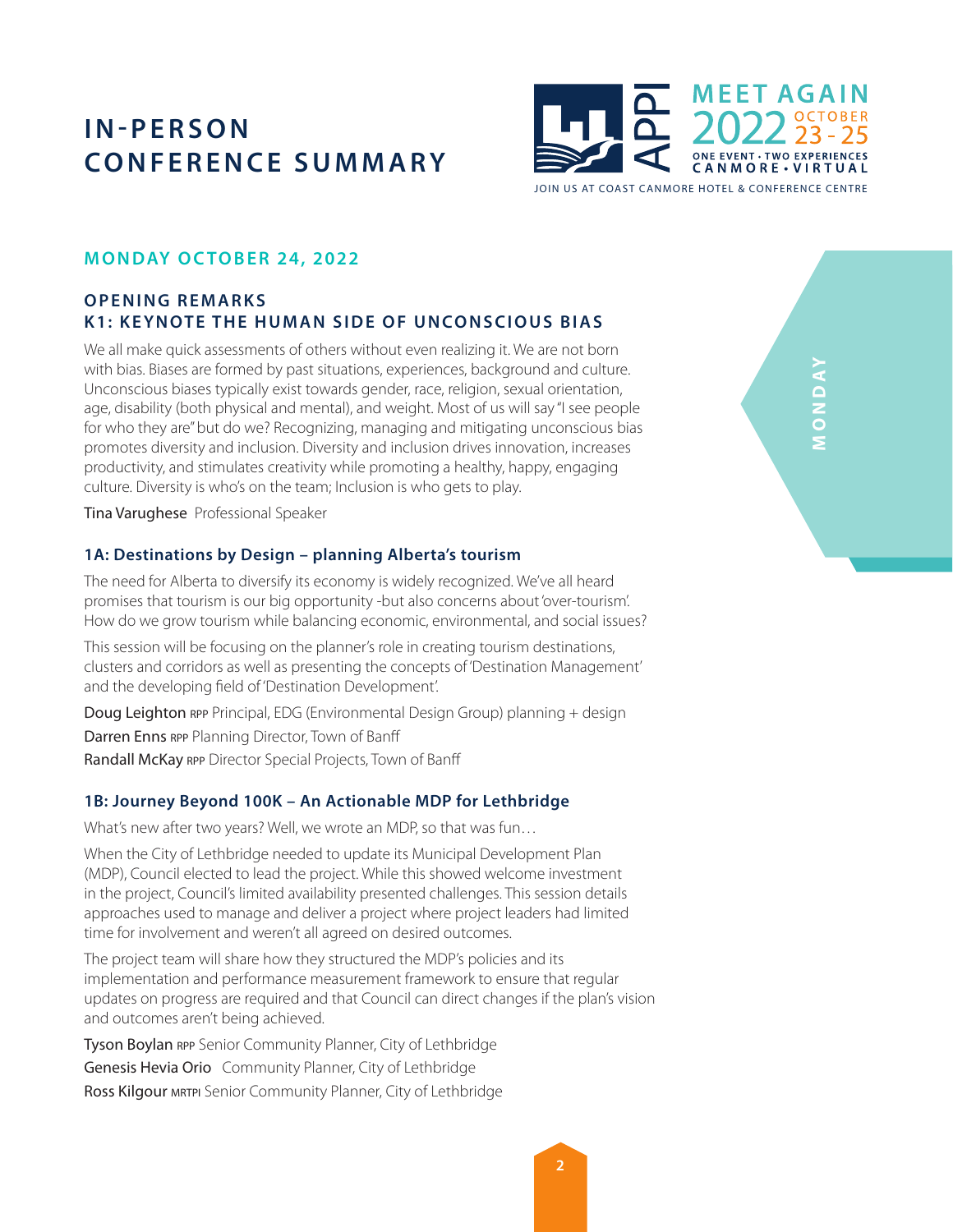

JOIN US AT COAST CANMORE HOTEL & CONFERENCE CENTRE

### **2A: Missing Sidewalks Implementation – A Retrofitting Retrospective**

Thought 2021 and 2022 Al-Terra Engineering Ltd. Was contracted to design and assist in construction management of missing pedestrian connections in 21 developed locations throughout the City of Edmonton. This session explores the site selection and priority ranking process, feasibility and site investigation, ultimate designs, and constraints that significantly impacted the ability of the municipality to implement pedestrian network retrofitting – including construction and design costs, budget timing, utility conflicts, design & engineering requirements, and accessibility objectives.

Connor Smith RPP IAP2, Al-Terra Engineering Ltd.

#### **2B: Redesigning Design Guidelines**

Design guidelines have become a tool to improve the experiential quality of the built environment and help implement bold place making aspirations. Used by municipalities and firms to address myriad planning challenges where flexibility is privileged over prescription, the diversity of design guidelines means that more planners and communities are involved in their drafting and implementation.

In this comprehensive design workshop, we will review recent research on effective design guidelines and review some of the most common trends and mistakes in designing design guidelines, as well as best practices for effective guideline development and implementation.

Neal LaMontagne RPP Faculty Lecturer, University of Alberta School of Urban and Regional Planning

#### **3A: Planning for Warmth: Social Equity & Winter Design**

This session will explore the need for an Ethics of Care lens to be applied to public space planning, particularly in a winter context. In the spirit of this year's conference theme, "Meet Again, this research explores the spaces that we meet in, and how they are often designed to keep vulnerable and low-income populations out of them. In this spirit of togetherness, planners must consider all users of a space to create truly warm and inclusive public spaces and understand what dignity means in a space.

Nicole Cronkhite Planning & Research Analyst, Rural Development Network

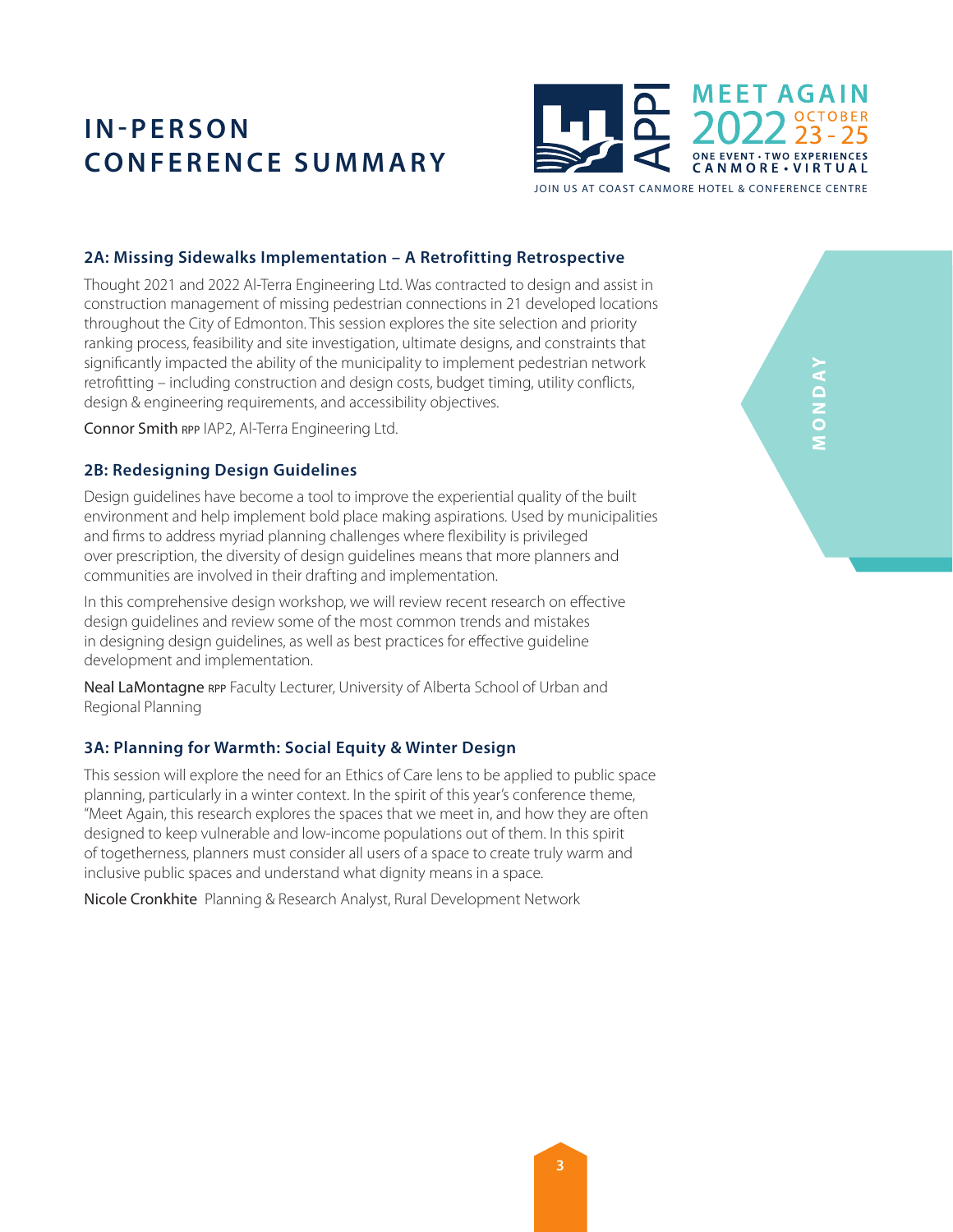

**3B: Connectivity Risk Assessment Tool: supporting municipalities assess the impacts of a proposed development to ecological connectivity**

Connectivity is impacted by human infrastructure and activity. This alters the way animals move around the landscape. Sometimes these impacts stop animals from being able to move to parts of the landscape and accessing needed resources, impacting ecological connectivity.

To support municipalities as they consider the impacts of proposed development on ecological connectivity, a new online interactive tool was developed called "Connectivity Risk Assessment". By highlighting which components of the development would pose the highest risks, it gives municipal planners, development officers, and/or community members information to be considered in development permit decisions.

Tracy Lee Director of Conservation Research, Miistakis Institute

### **3C: Think it won't happen to you? Think again! Lessons from the Discipline Committee**

This session will provide an overview of the Professional Code of Practice governing regulated planners in the APPI jurisdiction. The code will be the central focus of the course and will be used to generate group discussion about issues confronting planners working in the public service and private industry. This discussion will help planners address a range of questions including:

- Who to go to for advice?
- How does the Code provide a moral/ethical foundation?
- How can APPI help with difficult issues?
- For more information on the Professional Code of Practice or to review the code please visit:

Greg Birch RPP Discipline Committee

## **GALA – RECEPTION AND BANQUET**

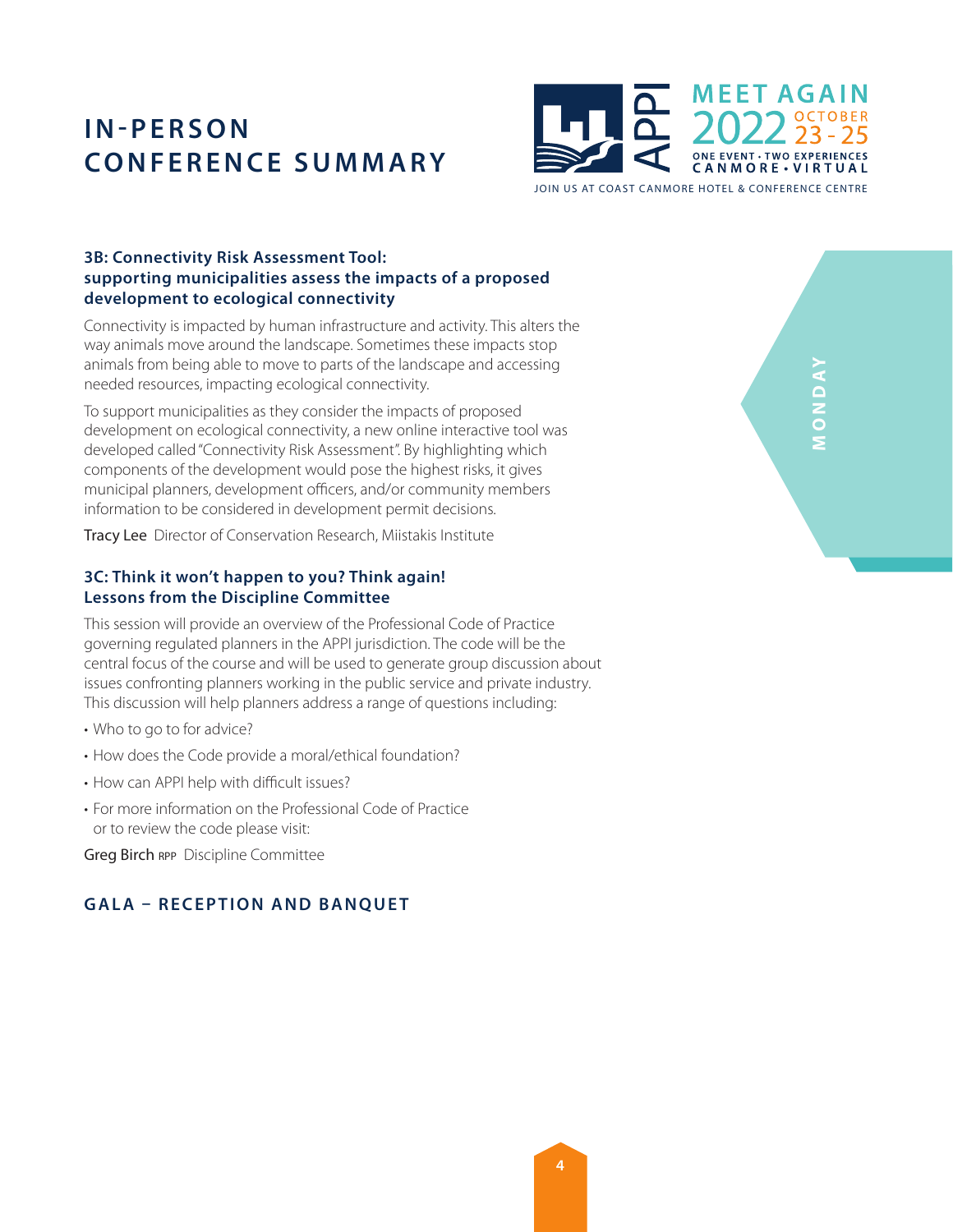

**TUESDAY OC TOBER 25, 2022**

## **P1: Planning Law Plenary**

Is my work here complete? Addressing MGA section 683.1 and its implications on development.

Section 683.1 of the MGA requires the development authority to determine if an application is complete before the development authority begins its review of the application on the merits. In this session we will discuss the purpose of section 683.1, the changes it requires to the land use bylaw and development application processes, how to address incomplete applications, and appeals. We will also discuss the notice requirements in the MGA and what constitutes notice in planning and development.

Brownlee LLP Barristers & Solicitors will be sharing their wisdom and experiences. Come to the session with your questions in hand.

## **4A: Conversation About the Walkability of Indigenous Communities in Canada and Alberta**

Few cultures on the planet have an intrinsic walkability comparable to Indigenous Peoples in Canada. From way finding place names to infrastructure hidden in plain view, the walkable nature is built into both the region and the indigenous relationship with the land.

Join Dwayne Keir in a conversation on how safe, connected, and walkable transportation infrastructure enables a beautiful, spiritual, and sacred space.

Dwayne Keir RPP Masters Degree Candidate, Ryerson University

### **4B: Revitalizing Stony Plain's Historic Downtown: Lessons learned from ARP implementation**

In August 2019, the Town of Stony Plain completed their first area redevelopment plan (ARP) to establish a long-term vision for development/redevelopment of the historic downtown and surrounding areas. The Old Town Community Plan (OTCP) identifies a number of short and long-term priorities to reinforce this area as the community's cultural and commercial heart, including a roadmap to achieve the vision and enhance the unified sense of place throughout the town.

They will introduce the delegates to the town of Stony Plain through their presentation and planned group activities. You will hear about the plan development process, how the plan continues to be implemented and how the approach has shifted.

Dnyanesh Deshpande rpp Principal, Green Space Alliance Chelseay Rudolph RPP Sustainability Planner, Town of Stony Plain

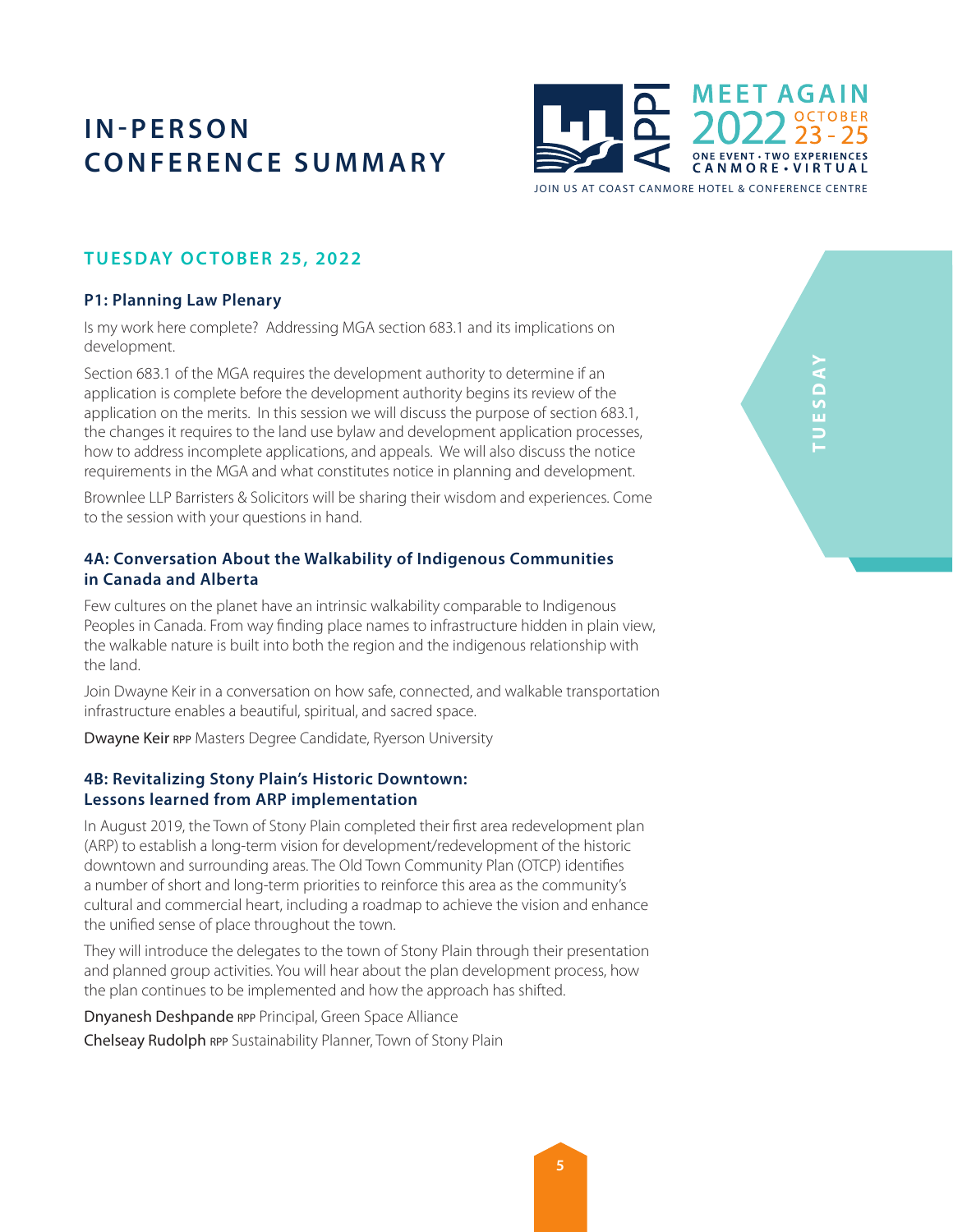

JOIN US AT COAST CANMORE HOTEL & CONFERENCE CENTRE

#### **7A: From Virtual to in Person Engagement in Forest Lawn**

After attempting to engage with key stakeholders from Forest Lawn through evening virtual sessions we were almost ready to put a pause on our project. Virtual engagement with stakeholders from an area of Calgary with a low-income population and diverse demographics was proving challenging. Stakeholders were burn out, sick of online engagement, under resourced and had nothing left to give. At this pivotal moment for our project, we got lucky as restrictions eased. We re-strategized our approach and went in-person at a time when we were all still trying to figure out what that meant. Our in-person pop-ups, sounding boards, school sessions, and a community Jane's Walk breathed new life into our project and allowed us all to meet each other face to face.

This session will follow the same approach as the engagement process did. With a 'virtual' component, then in person table sessions, and getting everyone up out of their seat for a 'Jane's Walk' style conversation.

Julie Brache RPP Project Planner, City of Calgary Chris Andrew rpp Associate Planner, B&A Planning Group Tamille Beynon Senior Engagement Specialist, B&A Planning Group Adis Samardzic Engage Planner, City of Calgary

#### **5A: Making Space, so where did all the parking go? & More Form, Less parking: Okotoks' new Land Use Bylaw**

Edmonton made history on June 23, 2020, by becoming the first major Canadian municipality to eliminate parking minimums city-wide, an approach known as Open Option Parking. This approach gives businesses and homeowners the ability to determine how much parking to provide on their properties, instead of setting arbitrary mandatory parking minimums. This trailblazing approach to eliminate parking minimums has received both provincial (APPI) and national (CIP) planning recognition.

In 2019, the Town of Okotoks began an ambitious task of completely rewriting the Okotoks Land Use Bylaw prior to the completion of the updated MDP being complete and as the entire approach to engagement shifted due to the pandemic. The previous Bylaw was adopted in 1998 when the Town had a population under 10,000 and finite growth boundary. Since that time, the Town has grown to over 30,000 people and a managed growth approach to development. By June 2021, the new LUB was before Town Council for approval.

The panel will include Kim Petrin, Lyla Peter and Colin Gainer. They will share their processes, challenges and key learnings. We can look forward to an open and critical discussion of the two projects.

Colin Gainer rpp Senior Planner, Community Growth & Investment, Town of Okotoks Lyla Peter RPP Director Development Approvals & Inspections, City of Edmonton Kim Petrin Branch Manager, Development Services, City of Edmonton